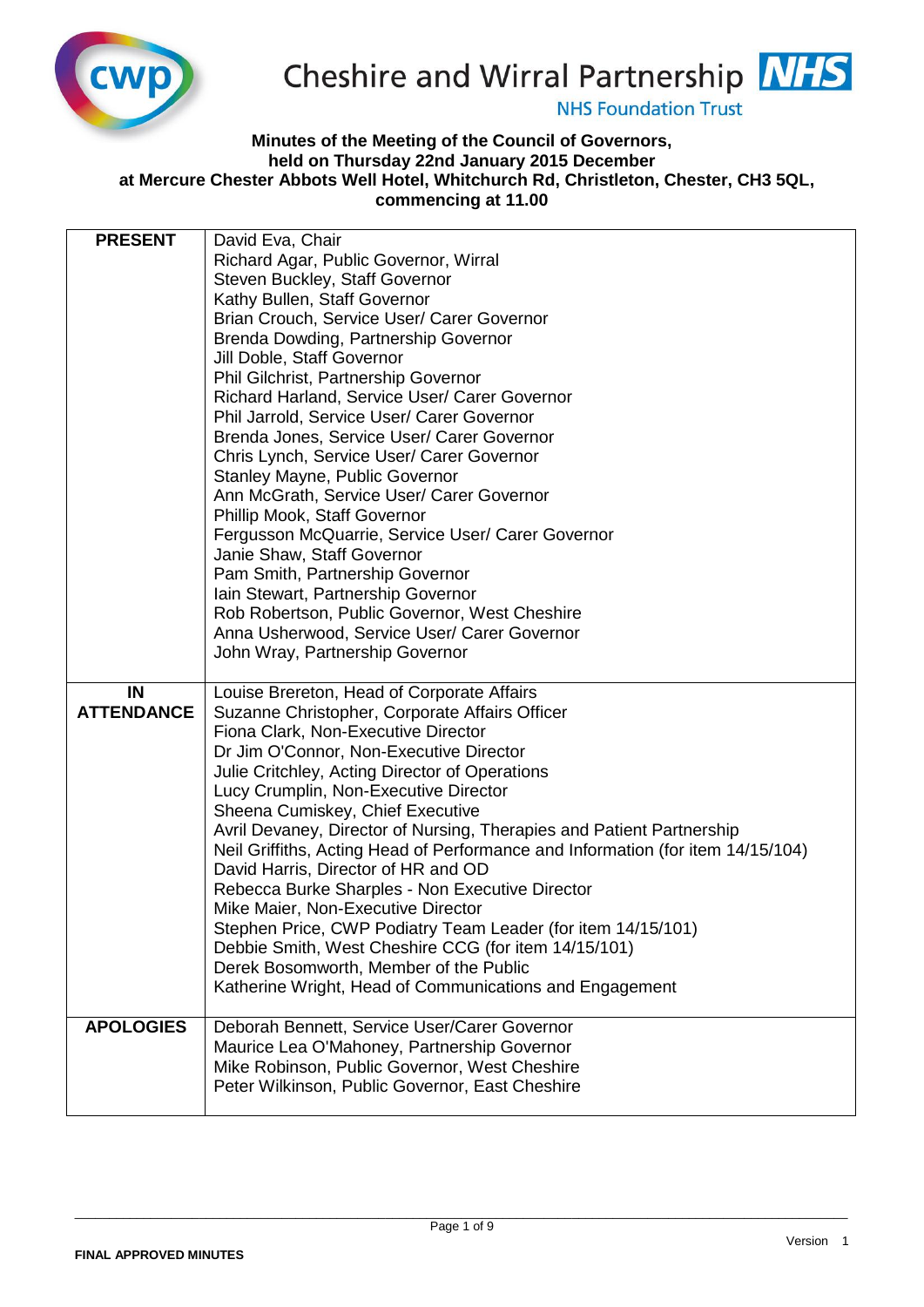| <b>REF</b> | <b>MINUTES</b>                                                                                                                                                                                                                                                                                                                                                                                                                                                                                                                                                                                                                                                                                                                                                                                                                 | <b>ACTION</b> |
|------------|--------------------------------------------------------------------------------------------------------------------------------------------------------------------------------------------------------------------------------------------------------------------------------------------------------------------------------------------------------------------------------------------------------------------------------------------------------------------------------------------------------------------------------------------------------------------------------------------------------------------------------------------------------------------------------------------------------------------------------------------------------------------------------------------------------------------------------|---------------|
| 14/15/91   | <b>Welcome, Apologies for Absence and Quoracy</b>                                                                                                                                                                                                                                                                                                                                                                                                                                                                                                                                                                                                                                                                                                                                                                              |               |
|            | The Chair opened the meeting and welcomed everyone.                                                                                                                                                                                                                                                                                                                                                                                                                                                                                                                                                                                                                                                                                                                                                                            |               |
|            | The meeting was confirmed to be quorate. Apologies were noted.                                                                                                                                                                                                                                                                                                                                                                                                                                                                                                                                                                                                                                                                                                                                                                 |               |
| 14/15/92   | <b>Meeting Guidelines</b>                                                                                                                                                                                                                                                                                                                                                                                                                                                                                                                                                                                                                                                                                                                                                                                                      |               |
|            | The meeting guidelines were noted.                                                                                                                                                                                                                                                                                                                                                                                                                                                                                                                                                                                                                                                                                                                                                                                             |               |
| 14/15/93   | <b>Declarations of Interest</b>                                                                                                                                                                                                                                                                                                                                                                                                                                                                                                                                                                                                                                                                                                                                                                                                |               |
|            | There were no interests declared.                                                                                                                                                                                                                                                                                                                                                                                                                                                                                                                                                                                                                                                                                                                                                                                              |               |
| 14/15/94   | <b>Chair's Announcements</b>                                                                                                                                                                                                                                                                                                                                                                                                                                                                                                                                                                                                                                                                                                                                                                                                   |               |
|            | <b>IAPT Sefton</b><br>CWP are pleased to have been awarded the contract to provide<br>Improving Access to Psychological Therapies (IAPT) Services in<br>Sefton, Southport and Formby from 1st April 2015. From now until<br>April, CWP will be working with NHS South Sefton CCG and NHS<br>Southport & Formby CCG to map out an implementation plan to ensure<br>seamless care for the existing caseload whilst improving access to<br>therapies for common mental health problems such as anxiety, stress,<br>feeling low in mood or depression.                                                                                                                                                                                                                                                                             |               |
|            | <b>Friends and Family test</b><br>Patients accessing CWP's services are now able to give their feedback<br>on their experiences of care and treatment via the friends and family<br>test (FFT). People who use our services will be able to use the FFT to<br>provide anonymous feedback by answering a single question that asks<br>them to rate the service and then add free-text comments to explain<br>their views or make suggestions. The test is intended to capture<br>positive comments as well as to identify areas for improvement. All<br>service users will be offered the opportunity to complete a<br>questionnaire on review of care, transfer or discharge. The FFT is<br>currently available in paper format only but will be available<br>electronically (via ipads) on inpatient wards from early spring. |               |
|            | <b>Cabinet office Mental Health Summit</b><br>David Eva reported that he had recently attended a cabinet office<br>summit on mental health where there had been recommitment by<br>Norman Clegg and Norman Lamb to continue to seek parity of esteem<br>between physical and mental health. The Trust has since written to the<br>local CCGs to remind of them of this national commitment.                                                                                                                                                                                                                                                                                                                                                                                                                                    |               |
|            | David Eva highlighted the recent government announcement on NHS<br>organisations working towards target of zero suicides. It was noted that<br>not all people who commit suicide are known to health services which<br>makes this difficult. The Government's vision is that everyone in all<br>services should be suicide aware. CWP demonstrates our full<br>commitment to this via the zero harm strategy. There is a role for<br>governors in this in supporting the awareness raising and commitment<br>to this.                                                                                                                                                                                                                                                                                                          |               |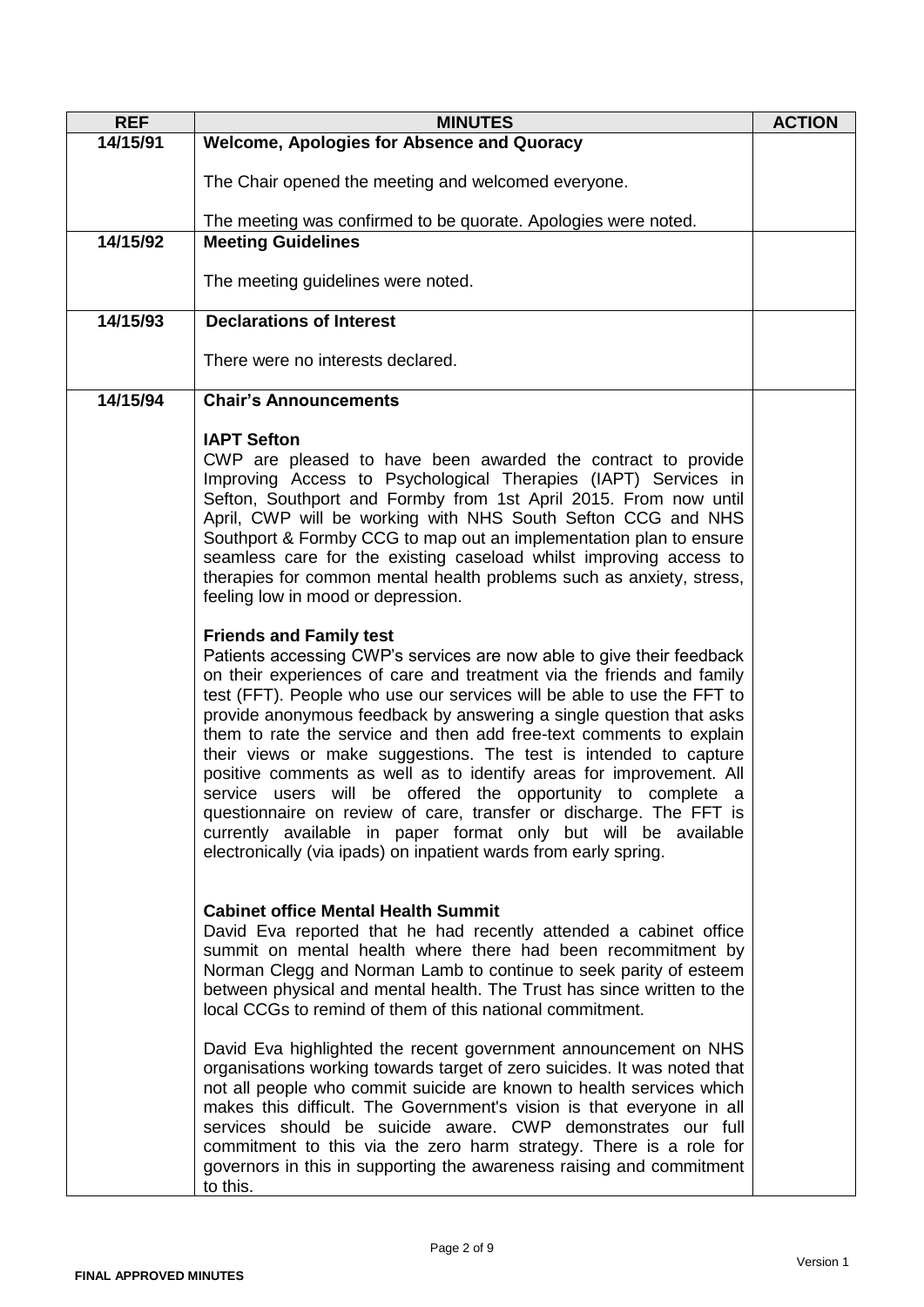|          | A discussion ensued regarding the numbers of Trust patient suicides<br>and how risks are managed. It was also noted that the Detroit model is<br>not directly comparable with mental health services in the UK. It was<br>noted that this should be an agenda item in future.<br>Action: To schedule an item on Trust response to national zero suicide<br>strategy                                          | <b>LB</b> |
|----------|--------------------------------------------------------------------------------------------------------------------------------------------------------------------------------------------------------------------------------------------------------------------------------------------------------------------------------------------------------------------------------------------------------------|-----------|
| 14/15/95 | <b>Lead Governor's Announcements</b>                                                                                                                                                                                                                                                                                                                                                                         |           |
|          | The Lead Governors announced that the governor training calendar<br>had been updated and circulated. Any governors wishing to partake in<br>any training sessions, to book onto them via Robert Griffiths.                                                                                                                                                                                                   |           |
|          | Anna Usherwood announced the forthcoming dates for the locality<br>forums and the tea and talk sessions. It was noted that there have<br>been some accessibility issues with venues. Governors were asked to<br>provide the team with ideas for venues.                                                                                                                                                      |           |
| 14/15/96 | <b>Chief Executive's Announcements</b>                                                                                                                                                                                                                                                                                                                                                                       |           |
|          | Sheena Cumiskey announced the following:                                                                                                                                                                                                                                                                                                                                                                     |           |
|          | <b>Mutualisation</b><br>CWP has been selected as a pathfinder organisation to look at<br>mutualisation. This is about working in partnership with staff and<br>services users in the community to ensure that services are developed<br>with people, enabling patients to take control of their care involving<br>both staff and communities. The emphasis is on people being equals in<br>the relationship. |           |
|          | The Cabinet Office has been providing some consultancy support with<br>this. The services which are currently being looked at as potentially<br>suitable for mutualism are east Cheshire drug and alcohol services and<br>CAMHS services. This work is also involving third sector partners.                                                                                                                 |           |
|          | The anticipated outcome is the development of a toolkit to enable the<br>potential development of mutualisation elsewhere in the Trust.                                                                                                                                                                                                                                                                      |           |
|          | Workshops will be being held to explore the models further and will be<br>open to any governors who wish to become involved in the<br>mutualisation work.                                                                                                                                                                                                                                                    |           |
|          | Mutualisation will be a future Council of Governors agenda item.                                                                                                                                                                                                                                                                                                                                             |           |
| 14/15/97 | Minutes of the Council of Governors Meeting held on 5th<br>December 2014                                                                                                                                                                                                                                                                                                                                     |           |
|          | It was noted that Avril Devaney to be recorded as in attendance.                                                                                                                                                                                                                                                                                                                                             |           |
|          | Subject to this amendment, the minutes of the meeting held on the 5th<br>December 2014 were approved as a correct record.                                                                                                                                                                                                                                                                                    |           |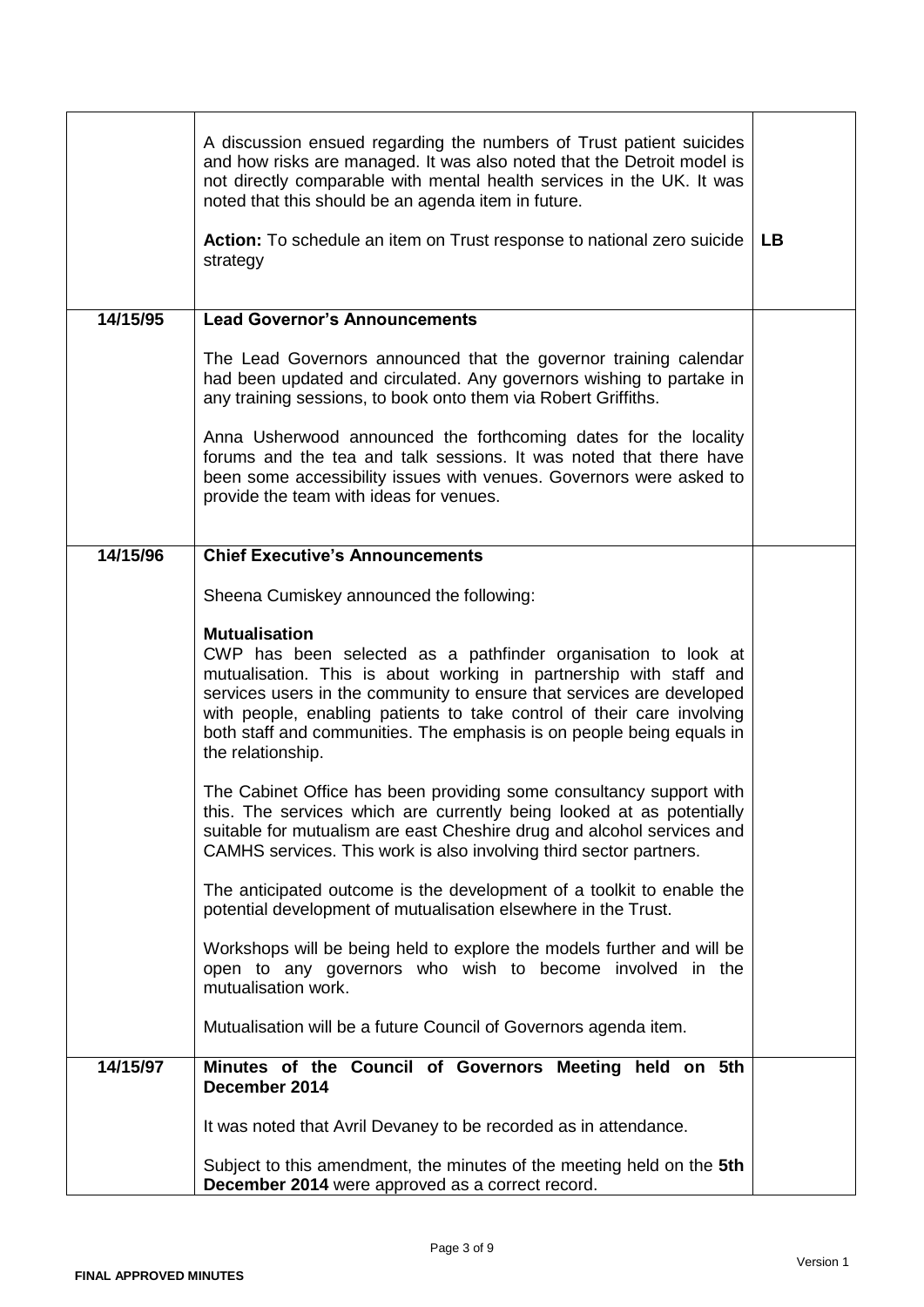| 14/15/98  | <b>Action Sheet and Matters Arising</b>                                                                                                                                                                                                                                                                      |           |
|-----------|--------------------------------------------------------------------------------------------------------------------------------------------------------------------------------------------------------------------------------------------------------------------------------------------------------------|-----------|
|           | There were no outstanding actions to report.                                                                                                                                                                                                                                                                 |           |
|           | As a matter arising, David Eva informed Governors that a leaving event<br>had been held recently for staff of the outgoing Wirral drug and alcohol<br>services. This had been a good opportunity to thank the staff involved<br>for their service to CWP and to wish them well with the new<br>organisation. |           |
| 14/15/99  | <b>Council of Governors 14/15 Business Cycle</b>                                                                                                                                                                                                                                                             |           |
|           | The meeting noted the Annual Business Cycle for 2014/15.                                                                                                                                                                                                                                                     |           |
| 14/15/100 | <b>Care Quality Commission (CQC Inspection)</b>                                                                                                                                                                                                                                                              |           |
|           | Sheena Cumiskey informed the Council that the Trust has recently<br>been notified that CQC will be visiting the Trust for a week long<br>inspection starting on the 22nd June 2015. This was an expected visit<br>as part of the CQC commitment to inspect all mental health trusts by<br>December 2015.     |           |
|           | The inspection will be undertaken in line with the new CQC framework<br>which is centred on 5 domains. Organisations are now rated as<br>outstanding, good, requires improvement or inadequate.                                                                                                              |           |
|           | Sheena Cumiskey reminded Governors that the Trust already enjoys<br>an open relationship with CQC already. The visit is an opportunity for<br>Trust to show what we do well and to help us to look at where we can<br>improve further.                                                                       |           |
|           | Governors will be involved during the inspection week and there will be<br>further updates closer to the time.                                                                                                                                                                                               |           |
|           | It was queried whether the costs of the inspection are charged to the<br>Trust. It was noted that there is no inspection cost but the Trust pays an<br>annual registration fee to the CQC.                                                                                                                   |           |
|           | A CQC briefing session will be arranged for Governors to understand<br>the inspection process. Details will be circulated in due course.                                                                                                                                                                     |           |
|           | Action: Governors CQC briefing session to be arranged and details<br>circulated.                                                                                                                                                                                                                             | <b>LB</b> |
| 14/15/101 | <b>Podiatry Consultation</b>                                                                                                                                                                                                                                                                                 |           |
|           | Katherine Wright introduced Debbie Smith from West Cheshire CCG<br>and Stephen Price, CWP Podiatry Team Leader who were in<br>attendance to brief the Council of Governors on the current consultation<br>on changes to Podiatry services in West Cheshire.                                                  |           |
|           | The Council were informed that the current population in West<br>Cheshire is 250,000. The population is changing, particularly around<br>long term conditions which are becoming more prevalent. The demand                                                                                                  |           |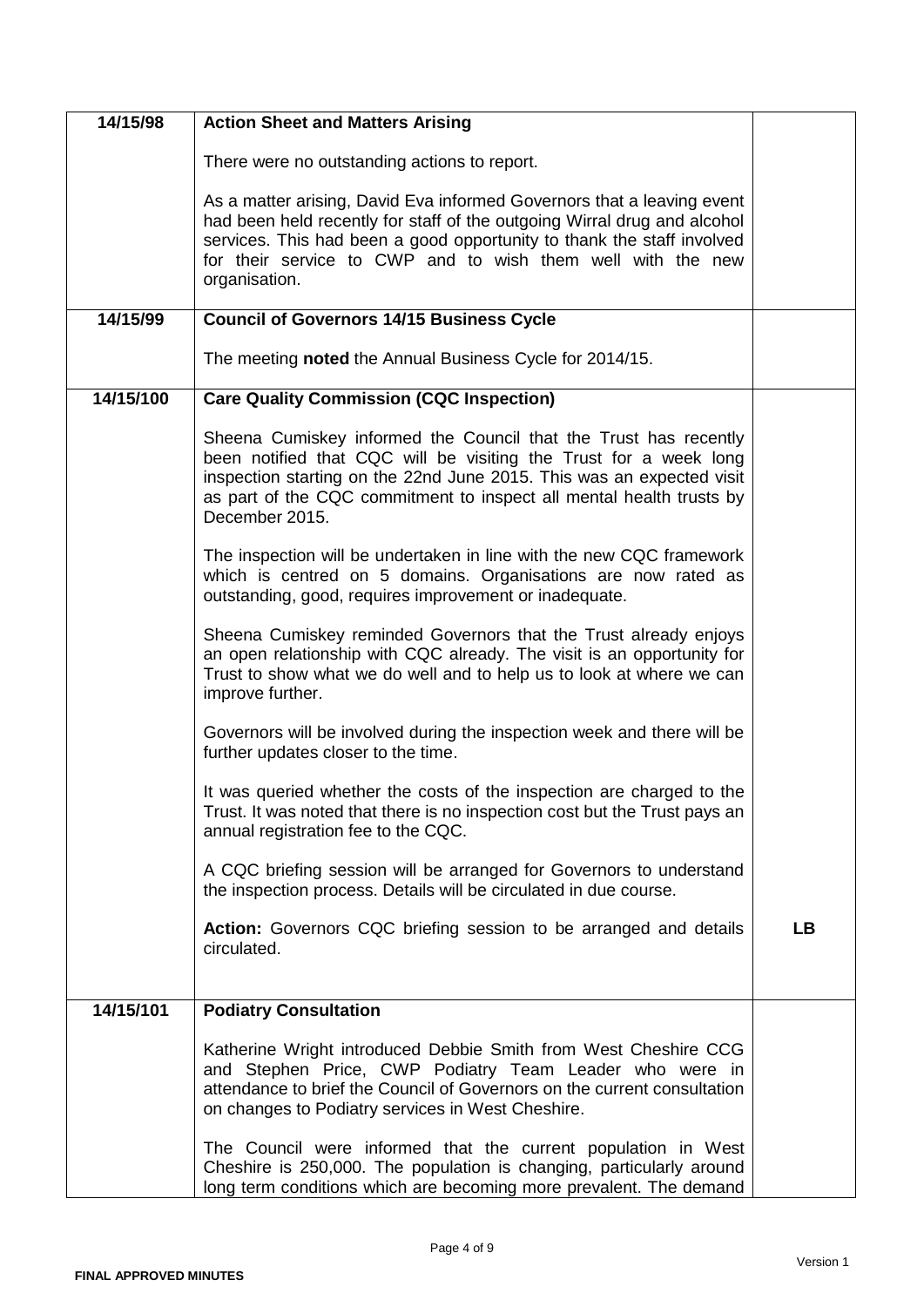|           | for podiatry services far exceeds the availability of the services and<br>there is no additional national funding to fund the service. CCG have<br>looked closely about what could be done effectively utilise the funding<br>available. Three options have been proposed as part of the<br>consultation - to continue with the existing service arrangements, to<br>improve the service for those people with high needs and discharge<br>those with low levels of need and signpost them to alternatives or<br>thirdly, to improve the service for those with a high level of need and<br>continue to offer current patients with services.<br>Stephen Price highlighted care studies which demonstrated the impact<br>of the three options. It was noted that the likely outcome of option 2<br>would be that those with a low level of need would have to pay for<br>services from private practitioners who are state registered.<br>A discussion ensued regarding the impact of the service change on<br>vulnerable people such as the elderly and how they will be able to<br>afford to pay for a private service. It was noted that GPs will be able to<br>re-refer people to the service should they develop a higher level of<br>need.<br>It was noted that the consultation finishes on 1st March 2015.<br>Governors were encouraged to attend the forthcoming public<br>consultation meetings.<br>The Council of Governors resolved to note the report. |  |
|-----------|---------------------------------------------------------------------------------------------------------------------------------------------------------------------------------------------------------------------------------------------------------------------------------------------------------------------------------------------------------------------------------------------------------------------------------------------------------------------------------------------------------------------------------------------------------------------------------------------------------------------------------------------------------------------------------------------------------------------------------------------------------------------------------------------------------------------------------------------------------------------------------------------------------------------------------------------------------------------------------------------------------------------------------------------------------------------------------------------------------------------------------------------------------------------------------------------------------------------------------------------------------------------------------------------------------------------------------------------------------------------------------------------------------------------------------------------------------------------|--|
| 14/15/102 | <b>Council of Governors elections update</b>                                                                                                                                                                                                                                                                                                                                                                                                                                                                                                                                                                                                                                                                                                                                                                                                                                                                                                                                                                                                                                                                                                                                                                                                                                                                                                                                                                                                                        |  |
|           | Suzanne Christopher updated the Council of Governors on the recently<br>held by-election. The Council have welcomed Helen Hall as Service<br>User / Carer Governor and Christina Evans as Staff Governor<br>(Nursing) who will both hold their seats until the Annual Members<br>Meeting in 2016. A total of 4 seats remain vacant, one public seat for<br>out of area, two service user carer seats and one medical staff seat.                                                                                                                                                                                                                                                                                                                                                                                                                                                                                                                                                                                                                                                                                                                                                                                                                                                                                                                                                                                                                                    |  |
|           | A further by-election will need to be held in the Spring to recruit to these<br>vacancies. Governors were encouraged to highlight these vacancies to<br>members they meet in the course of their governor duties.                                                                                                                                                                                                                                                                                                                                                                                                                                                                                                                                                                                                                                                                                                                                                                                                                                                                                                                                                                                                                                                                                                                                                                                                                                                   |  |
|           | The Council of Governors resolved to note the report.                                                                                                                                                                                                                                                                                                                                                                                                                                                                                                                                                                                                                                                                                                                                                                                                                                                                                                                                                                                                                                                                                                                                                                                                                                                                                                                                                                                                               |  |
| 14/15/103 | <b>Strategic and Annual Planning</b><br><b>5 Year Forward View</b><br>Trust approach for 2015/16<br>Sheena Cumiskey provided the Council of Governors with an overview<br>of the recently issued 5 Year Forward View which sets out the national<br>drive to change the relationships with patients who are in our<br>communities. The focus is on delivering more preventative services as                                                                                                                                                                                                                                                                                                                                                                                                                                                                                                                                                                                                                                                                                                                                                                                                                                                                                                                                                                                                                                                                         |  |
|           | close to home as possible in a person centred way, thereby reducing                                                                                                                                                                                                                                                                                                                                                                                                                                                                                                                                                                                                                                                                                                                                                                                                                                                                                                                                                                                                                                                                                                                                                                                                                                                                                                                                                                                                 |  |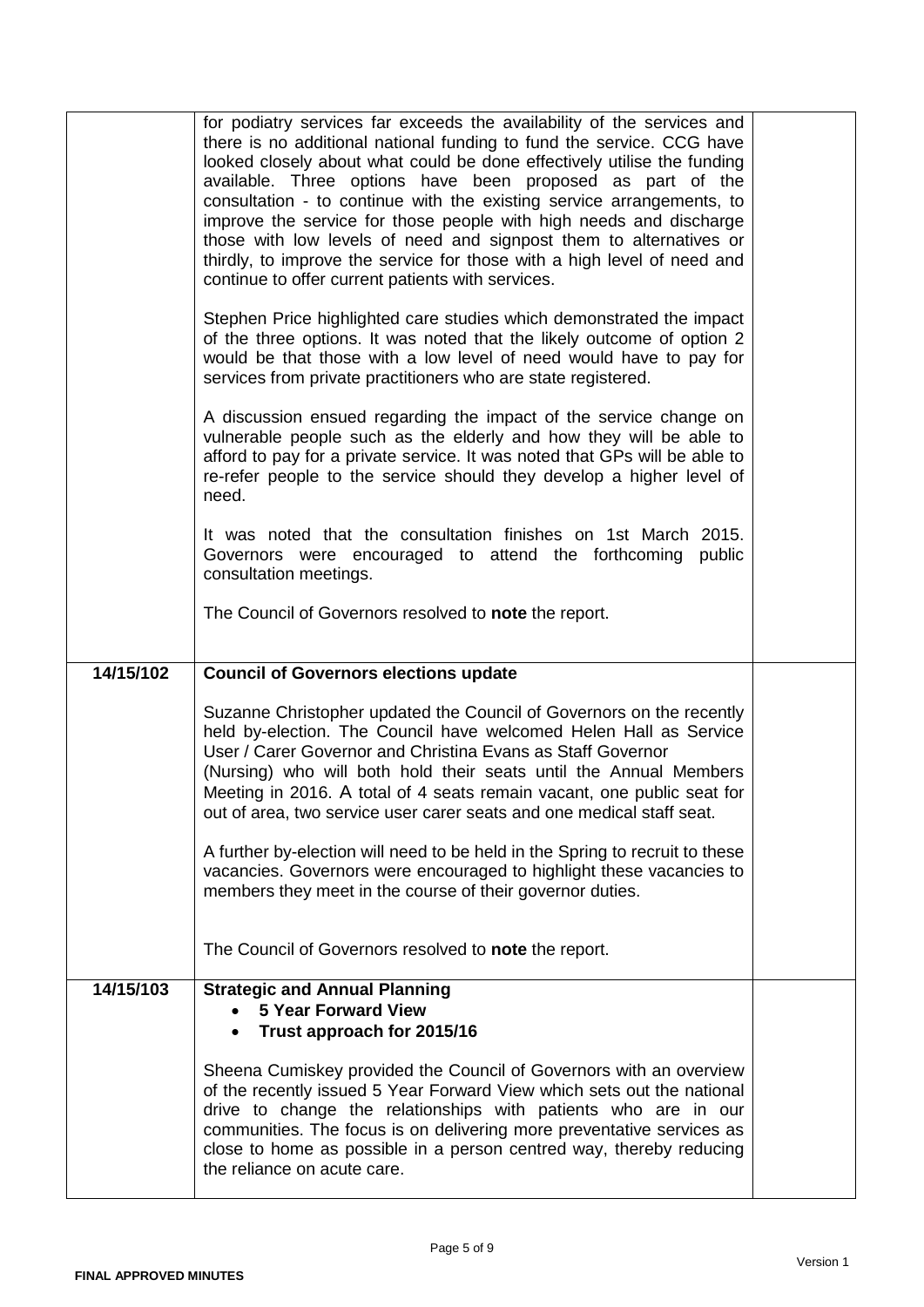|           | Sheena Cumiskey advised that the 5 Year Forward View clearly aligns<br>to the Trust strategy and vision and as part of the annual refresh, we<br>will continue to focus on any further areas of alignment needed.<br>A discussion ensued on meeting the new targets around Improving<br>Access to Psychological Therapies (IAPT) and Early Intervention (EI).<br>Systems are already in place to report on this data. The targets will be<br>reported on from April 2015 as part of the Monitor Risk Assessment<br>Framework.<br>Governors were reminded that a second planning seminar is planned to<br>further look at CWP plans. This is planned for 2nd March 2015.<br>Governors were encouraged to attend to enable them to influence<br>plans and feed through members' information. |           |
|-----------|--------------------------------------------------------------------------------------------------------------------------------------------------------------------------------------------------------------------------------------------------------------------------------------------------------------------------------------------------------------------------------------------------------------------------------------------------------------------------------------------------------------------------------------------------------------------------------------------------------------------------------------------------------------------------------------------------------------------------------------------------------------------------------------------|-----------|
|           | The Council of Governors resolved to note the report.                                                                                                                                                                                                                                                                                                                                                                                                                                                                                                                                                                                                                                                                                                                                      |           |
| 14/15/104 | <b>Indicators for Quality Account audit</b>                                                                                                                                                                                                                                                                                                                                                                                                                                                                                                                                                                                                                                                                                                                                                |           |
|           | Neil Griffiths introduced the report and provided Governors with an<br>overview of the range of indicators available to Governors to enable<br>them to select the governor indicator as part of the quality account<br>process. The aim of this report was to enable Governors to begin their<br>thinking on this matter at an earlier stage so they are better inform to<br>decide on this issue once the 15/16 guidance is issued.                                                                                                                                                                                                                                                                                                                                                       |           |
|           | It was suggested that the Scrutiny sub-committee spend some further<br>time discussing the range of indicators and outline their<br>recommendation to the April COG meeting.                                                                                                                                                                                                                                                                                                                                                                                                                                                                                                                                                                                                               |           |
|           | Action: Scrutiny subcommittee to consider the range on indicators at<br>the February 2015 meeting.                                                                                                                                                                                                                                                                                                                                                                                                                                                                                                                                                                                                                                                                                         | <b>LB</b> |
| 14/15/105 | <b>Updated Council of Governor policies for consultation</b><br><b>Raising Concerns</b><br>Code of Conduct/ Etiquette policy/ process for removal of a<br><b>Governor</b><br>Louise Brereton introduced the two policies which had been recently<br>reviewed. The existing code of conduct had been extended to cover the<br>requirement to have a specific policy in place to set out the process for<br>the removal of a governor.<br>A discussion ensued to the changes to the policies. It was noted that a<br>further review of the policies was required to finalise these. It was<br>suggested that a small working group meet to look at reviewing the<br>policies in-depth. It was agreed that this would be concluded in time to                                                 |           |
|           | agree these policies at the April Council of Governors meeting.<br>Action: Governors interested in participating in the policy working<br>group to inform LB.<br>The Council of Governors resolved to note the report.                                                                                                                                                                                                                                                                                                                                                                                                                                                                                                                                                                     | <b>LB</b> |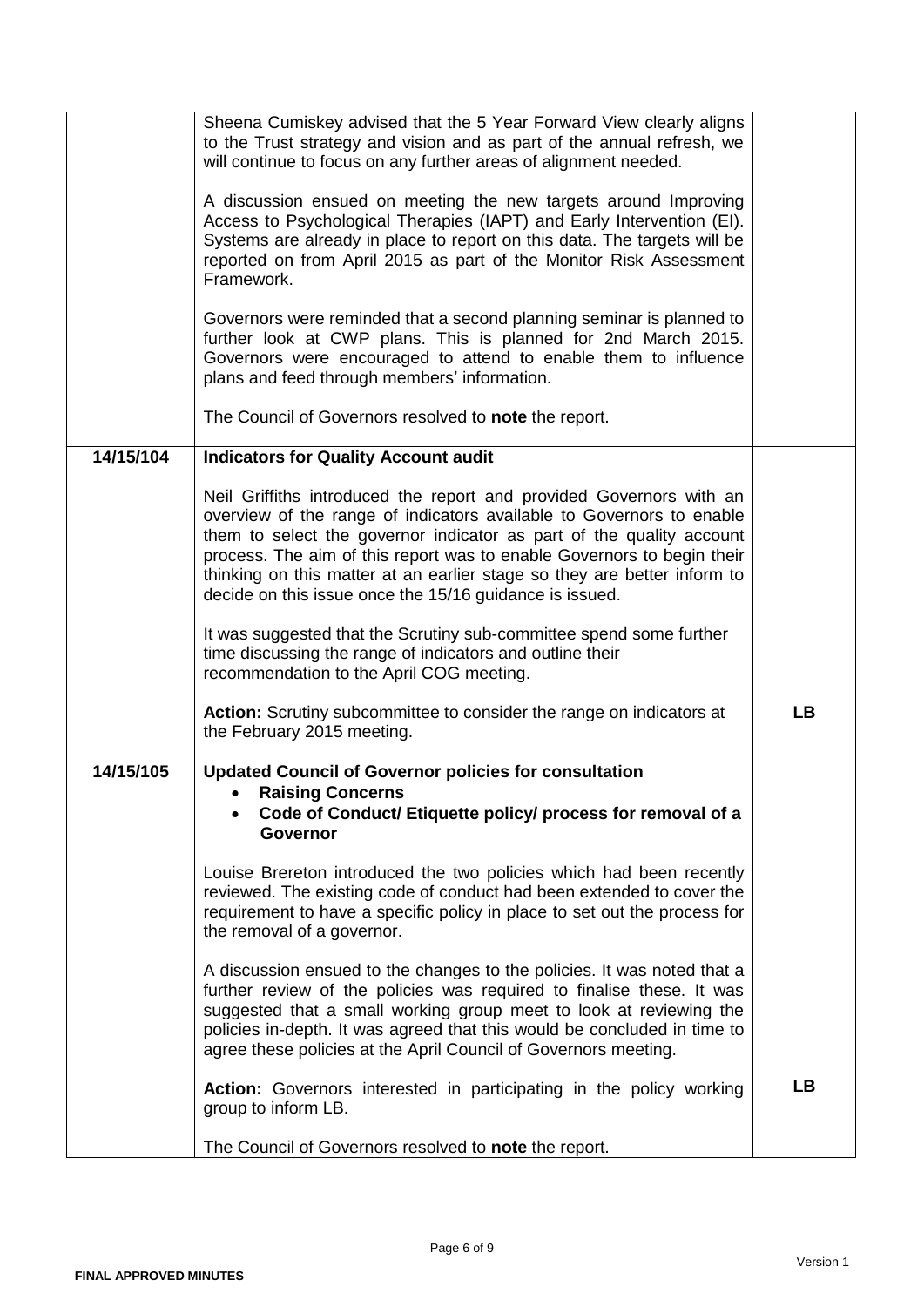| 2014/15/106 | <b>Governor feedback:</b>                                                                                                                                                                                                                                                                                                                                                                                                                                                                                         |  |
|-------------|-------------------------------------------------------------------------------------------------------------------------------------------------------------------------------------------------------------------------------------------------------------------------------------------------------------------------------------------------------------------------------------------------------------------------------------------------------------------------------------------------------------------|--|
|             | <b>Compliance visit follow ups</b><br>It was noted that a number of governors continue to be involved in<br>compliance follow up visits which are a good opportunity for Governors<br>to spend time in clinical services.                                                                                                                                                                                                                                                                                         |  |
|             | <b>Training events</b><br>It was noted that the updated training calendar had been circulated.<br>Feedback was given on the December planning seminar in that this<br>had been described as training, whereas the session was not training,<br>but more of an overview of the Trust plans. It was highlighted that the<br>purpose of the sessions is to give Governors the opportunity to inform<br>and influence Trust plans as part of their duties, however training could<br>be arranged on this is required. |  |
|             | Rob Robertson and Fergie McQuarrie had attended the recent<br>membership and communication training which had been useful.                                                                                                                                                                                                                                                                                                                                                                                        |  |
|             | • Locality forums/ tea and talks<br>These had been discussed earlier in the meeting.                                                                                                                                                                                                                                                                                                                                                                                                                              |  |
|             | • Attendance at governance committees<br>It was noted that Governors are attending Audit Committee and Quality<br>Committee in an observation capacity. This had initially involved<br>Governors who attend the Scrutiny sub-committee; however any<br>Governor wishing to do so is able to. Governors to inform LB if they<br>wish to attend to observe.                                                                                                                                                         |  |
| 14/15/107   | <b>Council of Governors sub-committee/Group minutes/notes</b>                                                                                                                                                                                                                                                                                                                                                                                                                                                     |  |
|             | a. Membership and Development sub-committee - draft minutes of<br>the meeting of 1st October 2014                                                                                                                                                                                                                                                                                                                                                                                                                 |  |
|             | The minutes were received and approved.<br>It was noted that members of the subcommittee had been meeting<br>outside of the meeting to take forward pieces of work.                                                                                                                                                                                                                                                                                                                                               |  |
|             | The Council were asked to approved Dion Cross and Fergie McQuarrie<br>as members of the Membership and Development subcommittee. This<br>was approved.                                                                                                                                                                                                                                                                                                                                                            |  |
|             | b. Scrutiny sub- committee - draft minutes of the meeting of 17th<br>October 2014                                                                                                                                                                                                                                                                                                                                                                                                                                 |  |
|             | These minutes were received and approved.                                                                                                                                                                                                                                                                                                                                                                                                                                                                         |  |
|             | c. Involvement Taskforce - December meeting cancelled.<br>It was noted that there had been a meeting of the Taskforce in January<br>2015. Rob Robertson is the Council of Governors representative on this<br>group.                                                                                                                                                                                                                                                                                              |  |
|             | c. Nominations Committee meeting of the meeting of the 4th<br>November 2014<br>The minutes were received and approved.                                                                                                                                                                                                                                                                                                                                                                                            |  |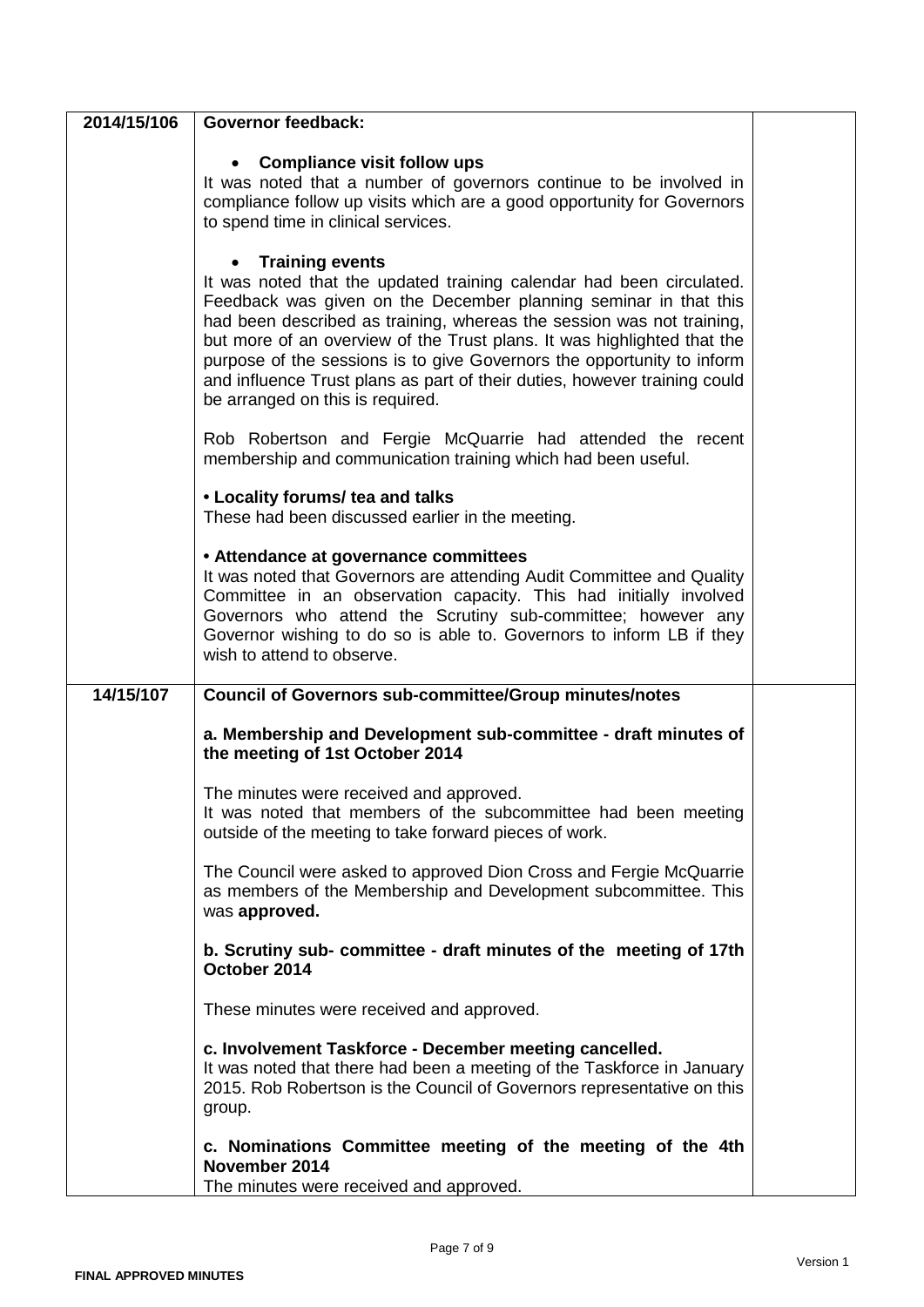| 14/15/108 | <b>Governor Question Time.</b>                                                                                                                                                                                                                                                                                                                                                                      |  |
|-----------|-----------------------------------------------------------------------------------------------------------------------------------------------------------------------------------------------------------------------------------------------------------------------------------------------------------------------------------------------------------------------------------------------------|--|
|           | In response to the Governor question on the cost of the CQC<br>inspection, this had been covered earlier in the meeting.                                                                                                                                                                                                                                                                            |  |
|           | Kathy Bullen asked 'A member of staff was asking why we don't have a<br>hot drinks machine at Jocelyn Solly Resource Centre Macclesfield.                                                                                                                                                                                                                                                           |  |
|           | This could be used by service users and/or their carers particularly if<br>distressed. She also noted that the vending machine we do have only<br>sells unhealthy snacks such as chocolate and crisps. I am not sure how<br>what facilities are present in other out-patient units.                                                                                                                 |  |
|           | Sheena Cumiskey advised that this question had been raised with the<br>Facilities Department who had agreed to install a vending machine in<br>the unit for patients to access hot drinks.                                                                                                                                                                                                          |  |
|           | Sheena Cumiskey advised that the vending machines are provided by<br>an outside company who sells what the top selling items. These items<br>can be changed but this would need raised with Facilities again who<br>manage the contracts for the machines. This would be taken forward.                                                                                                             |  |
|           | Brenda Jones asked about the introduction of multi- agency staffing in<br>West Cheshire working with the police and queried what the service is<br>for. It was confirmed that the Police are paying for the service and the<br>services are being provided in East and West Cheshire. CWP staff are<br>working with the Police but this is a small operation initially with 2 .5<br>posts in place. |  |
| 14/15/109 | <b>Motions or Agenda Items on Notice</b>                                                                                                                                                                                                                                                                                                                                                            |  |
|           | There were no items raised.                                                                                                                                                                                                                                                                                                                                                                         |  |
| 14/15/110 | Review of risk impact of items discussed<br>No additional risk items were identified.                                                                                                                                                                                                                                                                                                               |  |
| 14/15/111 | Feedback from meeting - review the effectiveness of the meeting<br>(achievement of objectives/desired outcomes and management of<br>time) No additions to the Risk Register were identified.                                                                                                                                                                                                        |  |
|           | No further risks were identified.                                                                                                                                                                                                                                                                                                                                                                   |  |
| 14/15/112 | Date, time and place of next meeting;                                                                                                                                                                                                                                                                                                                                                               |  |
|           | Tuesday 7th April 4pm at Sycamore House, Ellesmere Port.                                                                                                                                                                                                                                                                                                                                            |  |
|           | Part 2 (Governors and Officers in attendance)                                                                                                                                                                                                                                                                                                                                                       |  |
| 14/15/113 | Saddlebridge Incident update                                                                                                                                                                                                                                                                                                                                                                        |  |
|           | Avril Devaney circulated an update report on the Saddibridge incident.                                                                                                                                                                                                                                                                                                                              |  |
|           | Avril Devaney reminded Governors reminded of incident which<br>occurred at the Saddlebridge low secure unit on 5th July 2015.<br>The<br>Police investigation continues to be ongoing but the internal<br>investigation has been completed. This was chaired by Jim O'Connor.                                                                                                                        |  |